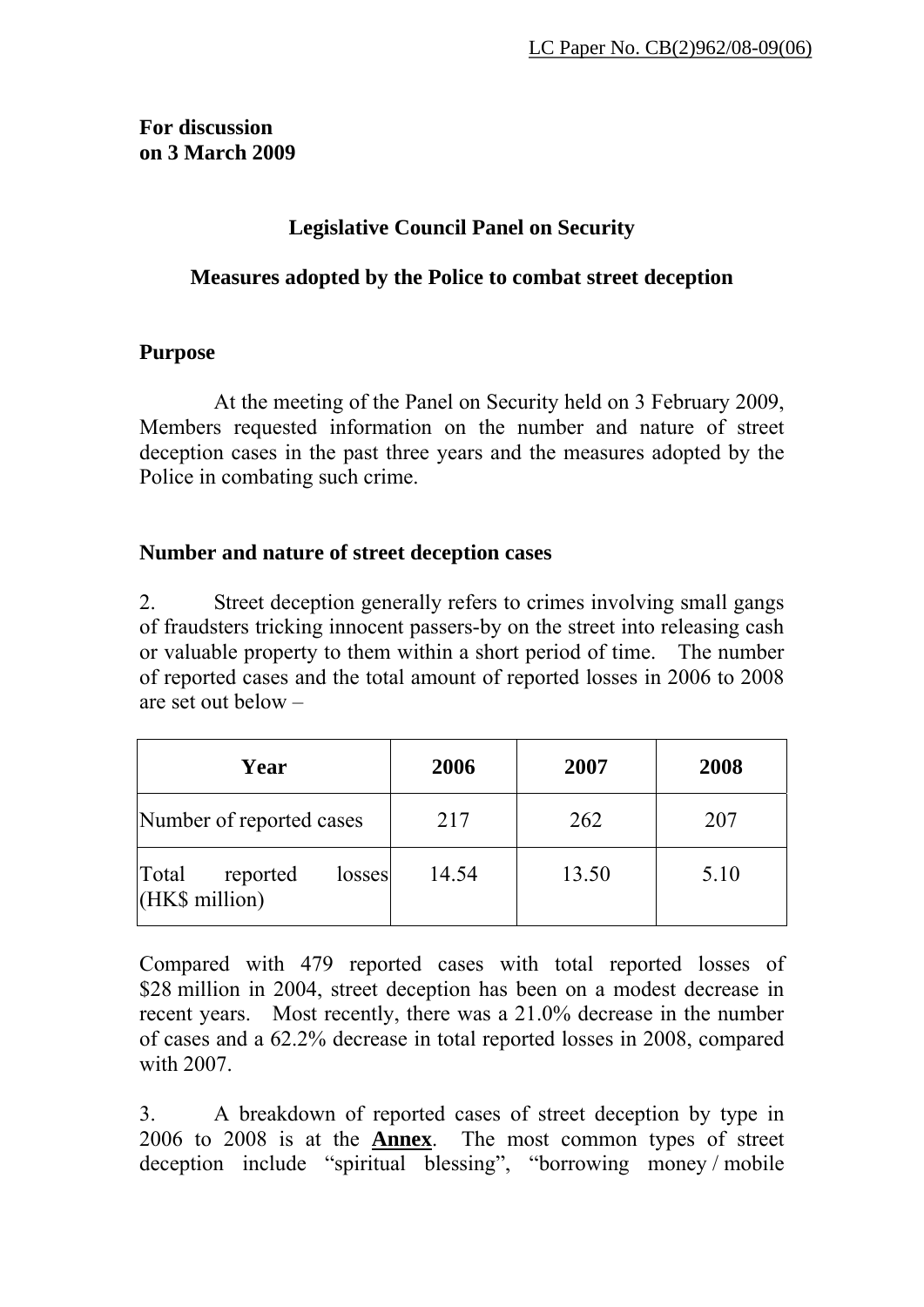telephones", "dropped money" and "fake electronic parts", which accounted for 98.6% of all street deception cases in 2008. The modus operandi of these four types of cases and their respective trends in recent years are described in paragraphs 4 to 7 below.

## *Spiritual blessing*

4. Until 2008, "spiritual blessing" was the most common type of street deception. Such cases usually involve a group of three to five culprits approaching a victim to entice him through staged trickery to engage in some kind of blessing ritual and to contribute his valuables or cash in the ritual. The culprits then swap the victim's property for a worthless substitute and flee. The monetary losses could be substantial, e.g. the average loss of the 34 victims in 2008 was HK\$70,149 with one significant case involving a reported loss of HK\$537,000. With the enhanced efforts of the Police in publicity, public education and enforcement (see paragraphs 9 to 13 below), this type of deception dropped significantly by 76.6% (or 111 cases) in 2008 compared to 2007.

### *Borrowing money / mobile telephones*

5. "Borrowing money / mobile telephones" was the most prevalent type of street deception in 2008, accounting for 127 cases (or 61.4%) of all street deception cases. This type of deception usually involves a culprit asking a victim to lend him money or his mobile telephone, on the excuse that the culprit is a tourist badly in need of cash, or the culprit's own mobile telephone is out of order or the battery is flat. The culprit may then disappear with the victim's money or mobile telephone. In some cases, the culprit may swap his own fake mobile phone with the victim's mobile phone for safekeeping before disappearing. The monetary losses in these cases normally range from several hundred to several thousand dollars.

#### *Dropped money*

6. "Dropped money" cases normally involve a gang of two to three culprits staging a "discovery" of a bag containing apparently genuine foreign notes together with the victim. The victim is then duped into "sharing" the "profits". On the excuse that they need to withdraw cash to effect the sharing, the culprits first pretend to transfer the notes in the found bag into a lockable bag or container previously prepared by them, and lock it. The fraudsters then give the locked bag or container to the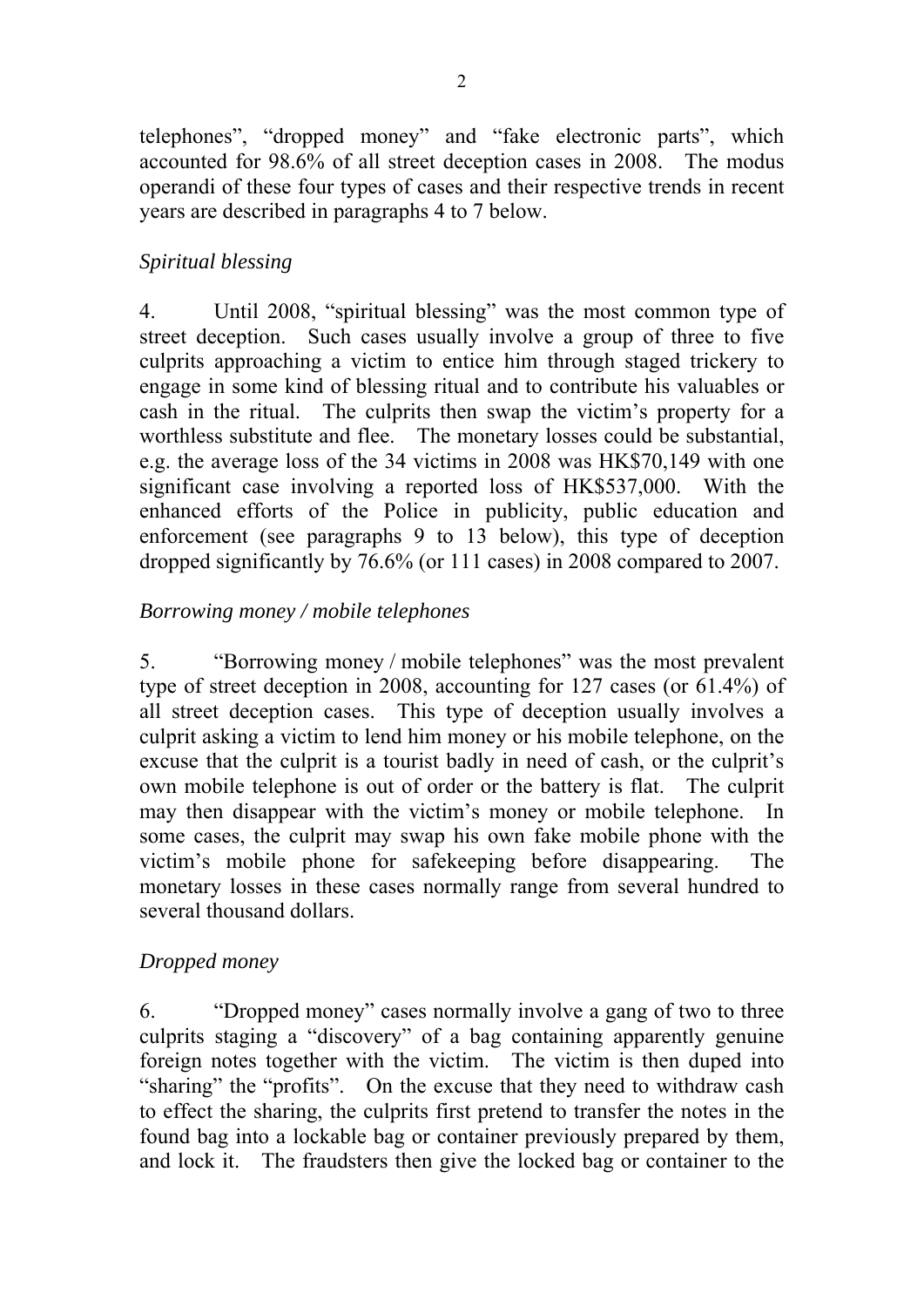victim whilst they retain the key. As a guarantee, they would request the victim to deposit a substantial amount of cash, pending their return. The culprits would never return, and the victim would be left holding the empty locked bag or container. This type of cases has dropped significantly from its height in 2004/2005 (over 50 cases each year) to only 2 cases in 2008.

#### *Fake electronic parts*

7. "Fake electronic parts" scams work in a way similar to "dropped money" cases, except that the scams involve low-priced electronic parts. The victim is first paid a small amount of money to keep watch on some electronic goods while the first culprit leaves the scene. A second culprit then approaches the victim and persuades him to purchase the electronic parts together from the first culprit for a high value when the first culprit returns. The victim discovers subsequently that he has been tricked into buying goods of little worth. This type of crime picked up again in 2008 (41 cases), after a mild drop in 2006 and 2007 (23 and 13 cases respectively).

### **Measures to combat street deception**

8. The Police have adopted a three-pronged strategy to combat street deception − prevention, information-led operations, and prompt and effective investigations.

### *Prevention*

9. The Police have stepped up efforts in preventing street deception through enhanced publicity. To raise public awareness, the Fight Crime Committee adopted "Beware of Deceptions" / "Watch out for Deceptions" as one of the themes for its publicity programme for 2007/08 and 2008/09 respectively. District Fight Crime Committees are encouraged to organise publicity activities at the district level in support. The Police also publicise the modus operandi adopted by the fraudsters through various media (e.g. TV and radio Announcements in the Public Interest, printed media, the HKPF's homepage, broadcasts on public transportation, etc.). In addition, all Regional Crime Prevention Offices display banners with anti-street deception messages at prominent locations throughout the territory. The weekly "Police Magazine" television programme also features recent cases of street deception to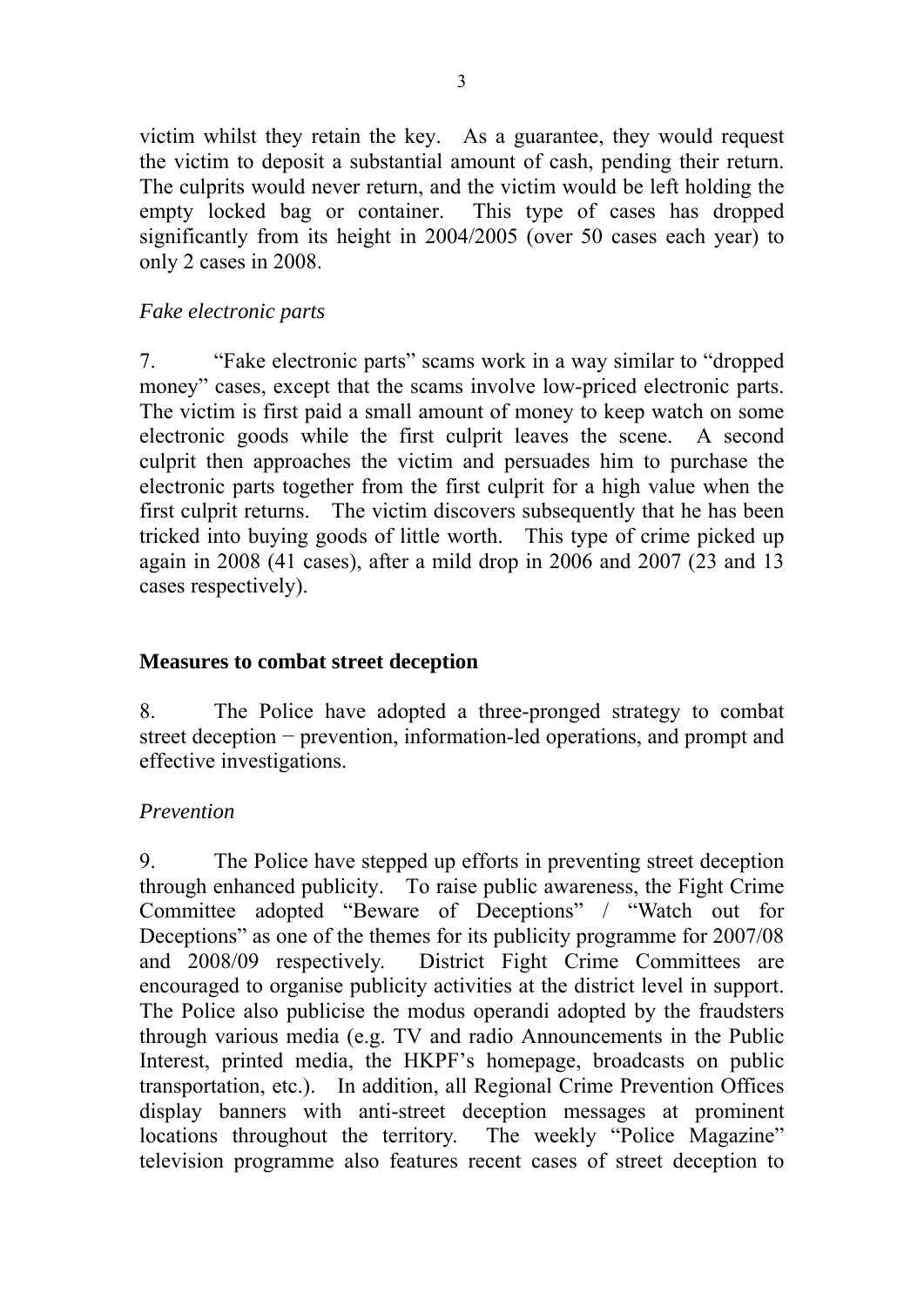raise public awareness.

10. As victims of street deception are frequently elderly people, the Police proactively liaise with elderly day care centers and other places frequented by the elderly to increase their awareness. The Police also hold regular seminars at elderly centres, kai-fong associations and other organisations to spread the anti-deception message to the targeted audience throughout the territory.

11. The Police have established District Response Teams to maintain close liaison with the banks within each district. Bank staff can readily contact these teams if they come across elderly customers withdrawing or depositing unusually large sums of money, out with their normal spending patterns. This initiative has resulted in nine successful interventions since 2007, preventing potential losses of \$1.15 million.

# *Information-led operations*

12. Apart from enhanced publicity, the Police regularly update its information base and conduct proactive operations targeting identified known personalities and black spots to keep street deception in check. The Police also maintain regular contacts with the Mainland authorities to exchange information in this regard. As a result, in 2008, the Police arrested 28 suspects, 23 of whom have been convicted.

# *Prompt and effective investigations*

13. To facilitate prompt and effective investigation of street deception crimes, where appropriate street deception cases are handled by regional or district investigation teams with the necessary experience, expertise and resources. Enhancement of sentencing under the Organized and Serious Crimes Ordinance (Cap. 455) is an effective measure in deterring the growth of street deception. In 2007, the prosecution made five successful applications for sentence enhancement under Cap. 455, and seven in 2008. The enhanced sentences ranged from 36 months to 72 months of imprisonment, compared to the original sentences ranging from 24 months to 48 months of imprisonment. The Police and the Department of Justice will continue to consider the need to apply for sentence enhancement for future convictions, where appropriate.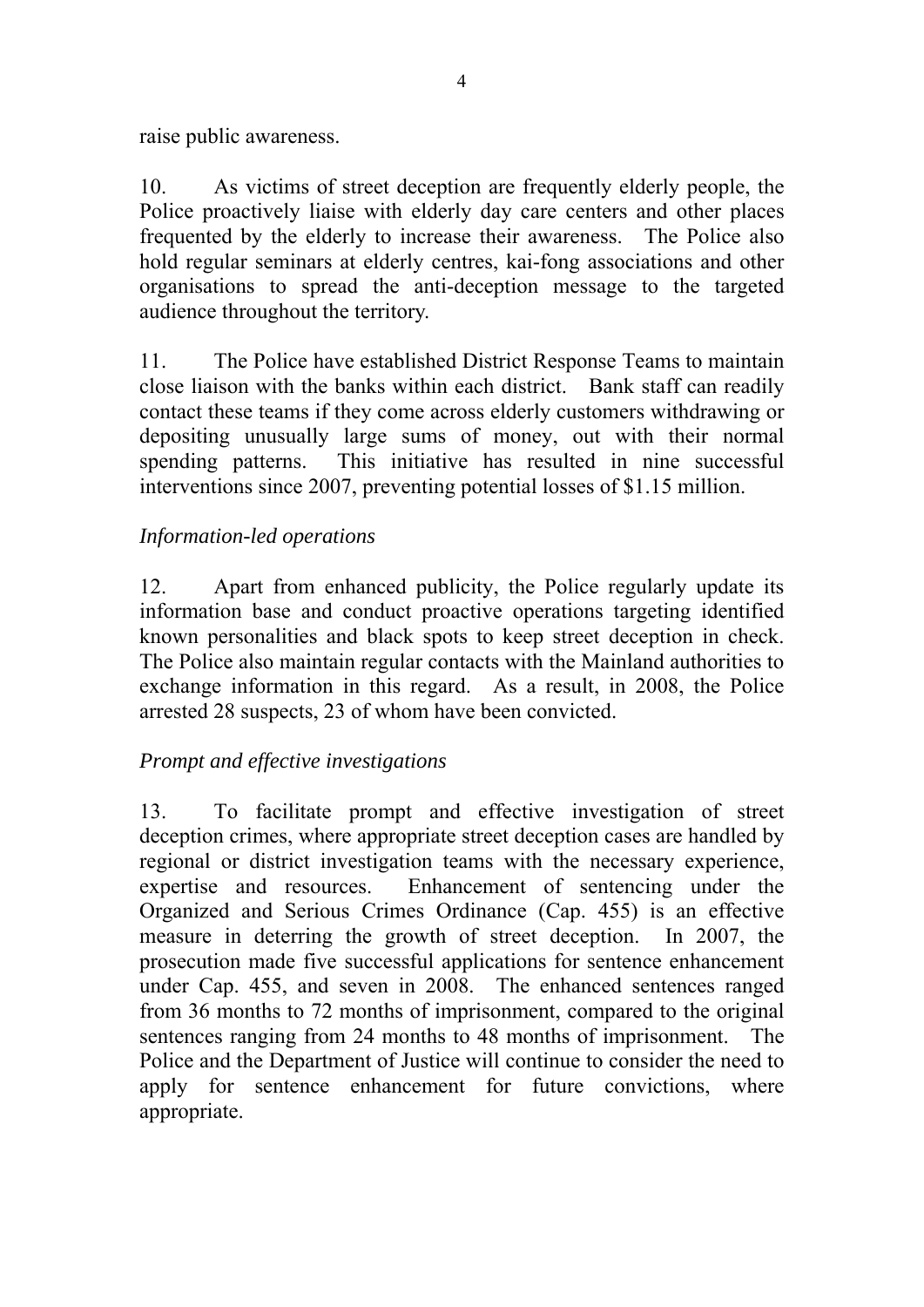### **Conclusion**

14. There has been a decreasing trend in street deception cases in recent years*.* This is largely attributable to the success of the territory-wide publicity efforts, and the effectiveness of information-led operations which successfully neutralized a number of street deception syndicates. The Police will continue to closely monitor the situation and keep up their efforts in combating this type of crime.

**Security Bureau February 2009**